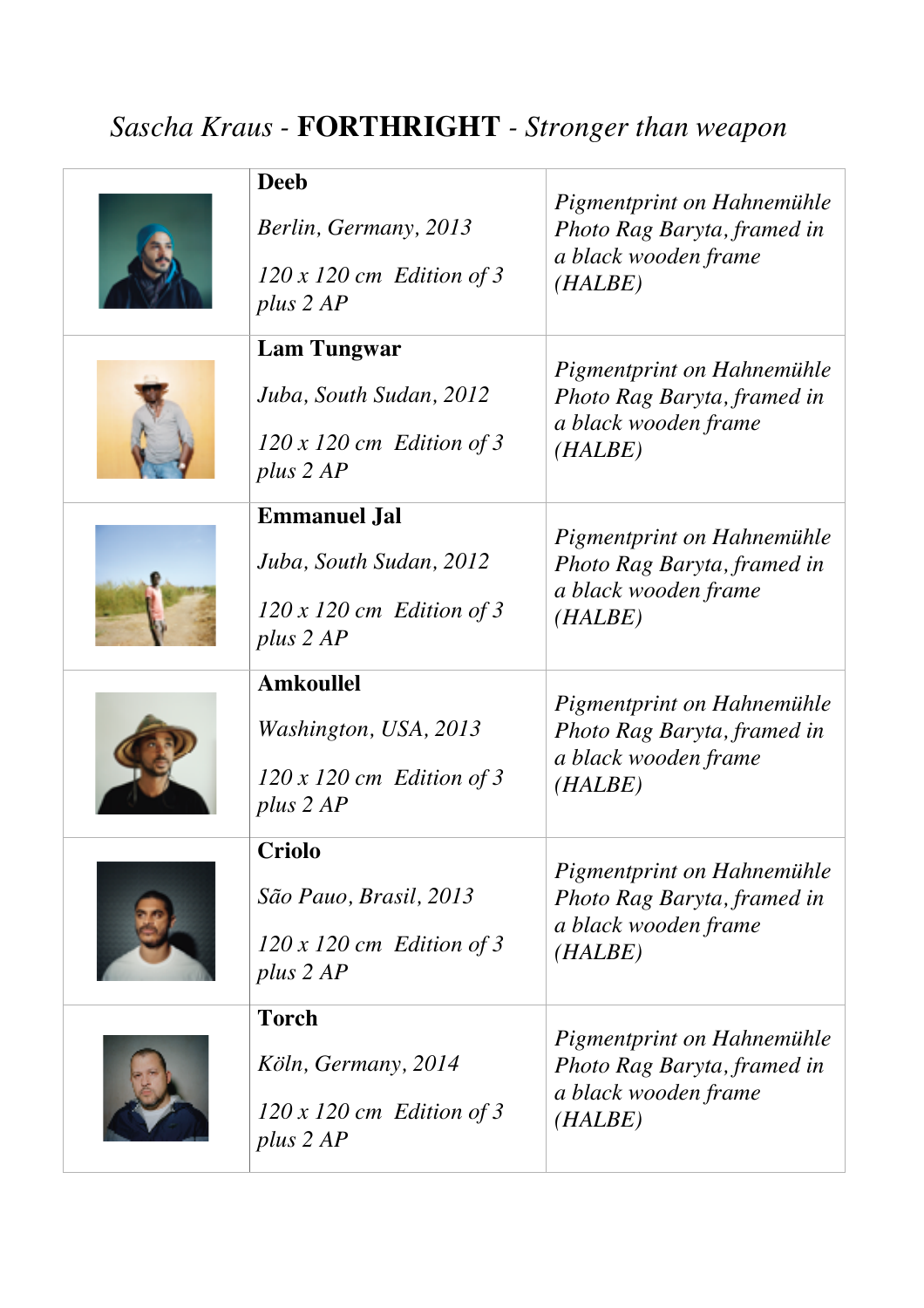| <b>Sister Fa</b><br>Dakar, Senegal, 2013<br>$120x120$ cm Edition of 3<br>plus 2 AP                                         | Pigmentprint on Hahnemühle<br>Photo Rag Baryta, framed in<br>a black wooden frame<br>(HALBE) |
|----------------------------------------------------------------------------------------------------------------------------|----------------------------------------------------------------------------------------------|
| Diana Avella and her son<br>Bogotá, Colombia, 2015<br>$120x180$ cm Edition of 3<br>plus 2 AP                               | Pigmentprint on Hahnemühle<br>Photo Rag Baryta, framed in<br>a black wooden frame<br>(HALBE) |
| <b>Criolo</b><br>São Pauo, Brasil, 2013<br>$67x100$ cm Edition of 3 plus<br>2 AP                                           | Pigmentprint on Hahnemühle<br>Photo Rag Baryta, framed in<br>a black wooden frame<br>(HALBE) |
| <b>Rooney Hoodstar and</b><br><b>Ahmed Rock Alexandria</b><br>Egypt, 2013 67 x 100 cm<br>Edition of 3 plus 2 AP            | Pigmentprint on Hahnemühle<br>Photo Rag Baryta, framed in<br>a black wooden frame<br>(HALBE) |
| Sagol 59<br>Tel Aviv, Israel, 2014<br>$67x100$ cm Edition of 3 plus<br>2 AP                                                | Pigmentprint on Hahnemühle<br>Photo Rag Baryta, framed in<br>a black wooden frame<br>(HALBE) |
| <b>Emmanuel Jal and Darryl</b><br><b>DMC McDaniels</b> Juba,<br>South Sudan, 2012 67 x 100<br>cm<br>Edition of 3 plus 2 AP | Pigmentprint on Hahnemühle<br>Photo Rag Baryta, framed in<br>a black wooden frame<br>(HALBE) |